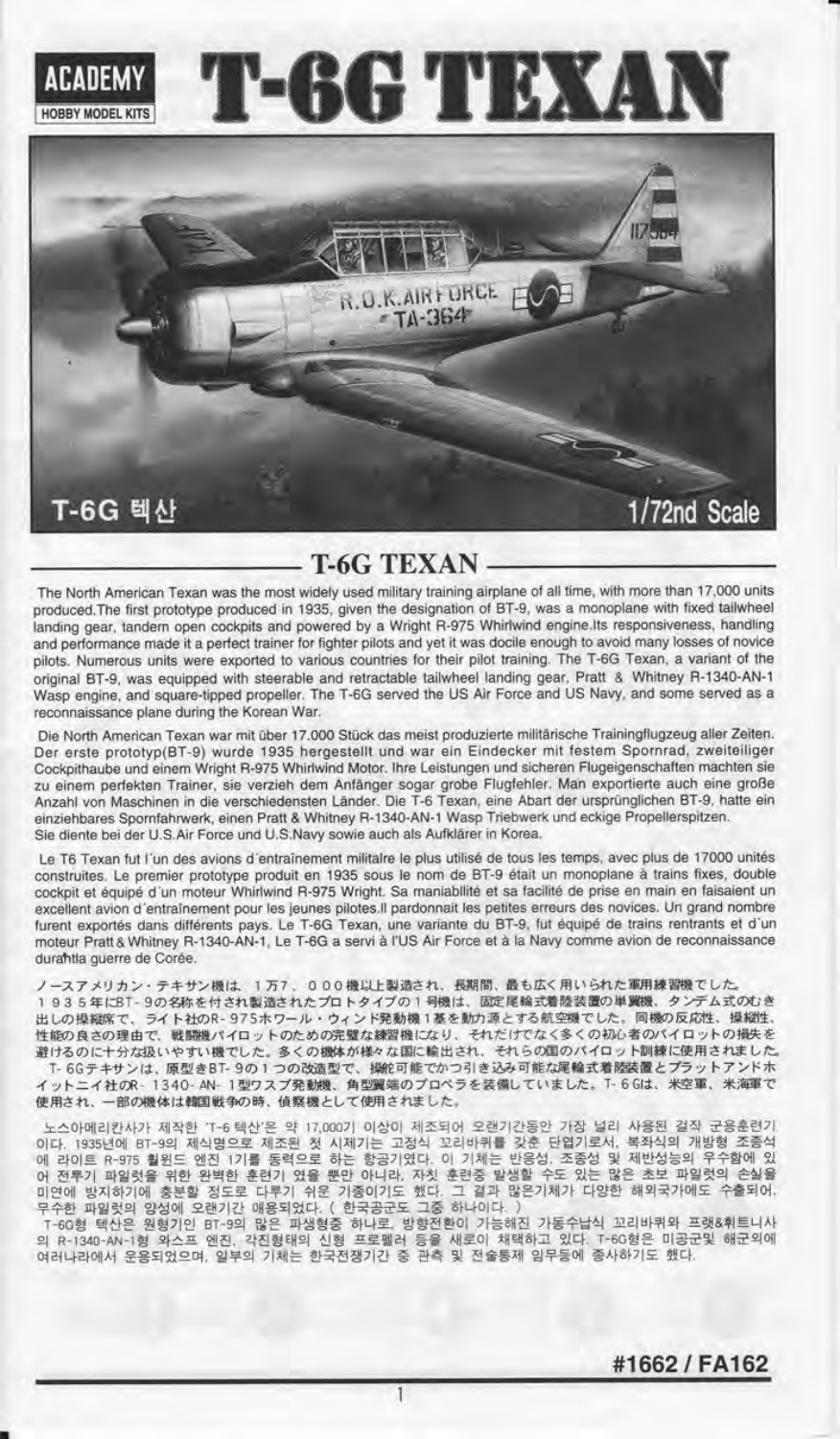- <READ THIS BEFORE YOU BEGIN>
- Study the instructions before assembling.
- Check the fit of each piece before cementing into place.
- Do not use too much cement to join parts.
- Never use cement or paint near open flame.
- Open a window or make area well ventilated when cement or paint is in use.
- Tear up and throw away the empty plastic bags to avoid danger of suffocation for little children.
- <ALLGEMEINE HINWEISE>
- -Die Anordnung der Bauteile ist aus den Zeichnungen der Anleitung ersichtlich.
- -Die teile vor dem Verkleben ungeleimt zusammenhalten, un ihren passitz zu prüfen.
- Klebstoff nicht zu dick aufragen.
- Klebstoff und Farben niemals in der Nähe einer Flamme verwenden.
- Während der Bemalung mit Sipritzpistole oder Pinsel für frische Luftzufuhr, Z.B. öffnen des Fensters, sorgen.
- -Bausatz von Kleinen Kindern fernhalten. Verhüten Sie, daß Kinder
- irgendwelche Bauteile in den Mund nehmen oder Plastiktüten über den Kopf ziehen.
- <LISEZ CE QUI SUIT AVANT DE COMMENCER LE MONTAGE> -Etudier les schémas d'assemblage.<br>-Contrôler que chaque piéce soit bien conforme avant de la coller à sa place. -N'utilisez pas trop de colle pour réunir les pièces. -Ne famais manipuler la colle ou peinture à proximité d'une flamme. -Aérer soigneusement la pièce où vous peignez(ouvrir la fenêtre). Après avoir sont les pièces du sac en joastique, déchirer le sac afin déviter que les enfants ne le mettent sur la tête et ne s'étouffent. 組み立てる前に ·N& 立てる前に説明書をお読み下さい。
- 部品をランナーから切りはなす時は横型用ニッパーとカッターを使用します。
- # # #を タしなめに使うことがきれいに仕上げるこつです。
- 推進する前に部品を合わせて確かめます。
- ■重測や塗料を使用する時はときどき窓を開けて換気に気をつけましょう。 結み立て後の参品やビニール禁は小さな子供の手の届かない安全な所に保管して下さい。
- 
- 조립하기 전에
- -부품을 조립하기 전에 실명서를 잘 읽어본 후 조립한다. 부품을 자를 때에는 칼이나 니퍼로 깨끗이 잘라준다.
- 
- -접착제를 사용할 곳과 사용하지 않는 곳에 주의하고 너무 많이 바르지 않도록 한다. -접착하기 전에 부품을 맞추어 확인한 후 조립한다.
- 

-에너펠 페인트나 접착제를 사용할 때는 창문을 열어 환기를 시키고 화기를 멀리한다. -<br>사용 후 남은 부품은 어린 아이들의 손에 닿지 않도록 잘 처리한다.

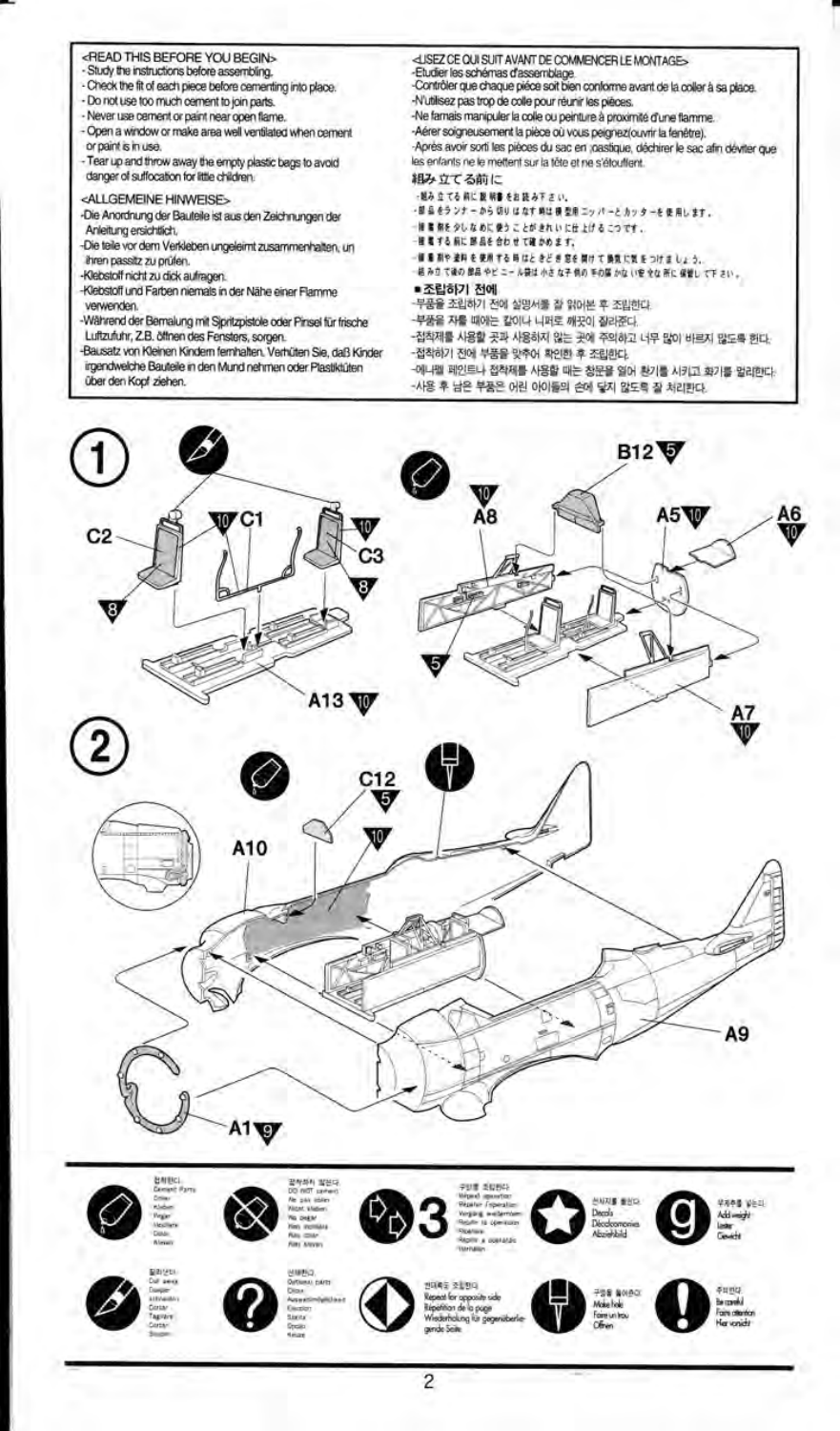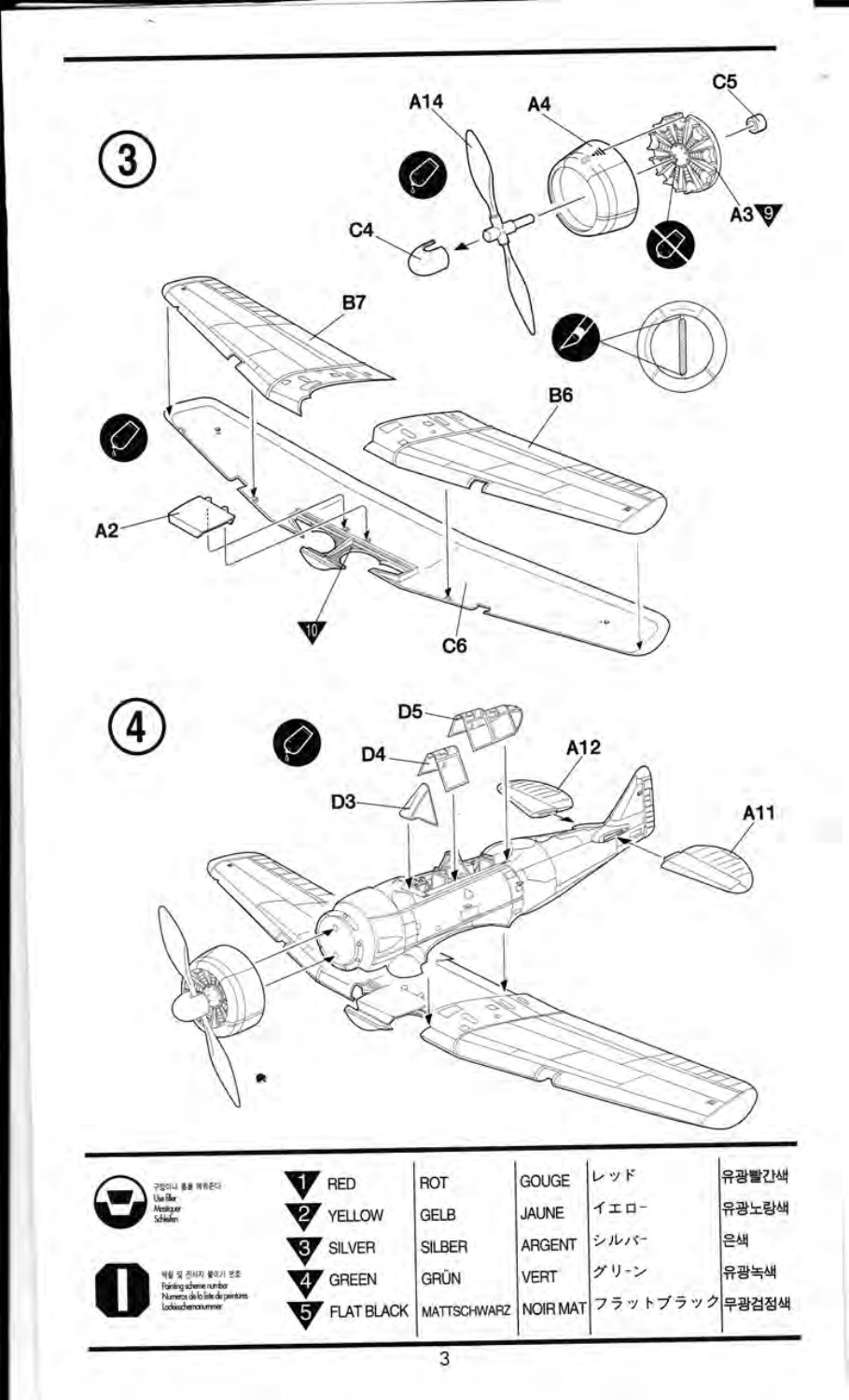



| 6              | <b>CLEAR RED</b>      | ROT.REIN         | <b>ROUGE CLAIR</b>    | クリアーレッド  | 클리어 레드  |
|----------------|-----------------------|------------------|-----------------------|----------|---------|
| v              | <b>CLEAR BLUE</b>     | <b>BLAU,REIN</b> | <b>BLEU CLAIR</b>     | クリアーブルー  | 클리어 블루  |
| $\mathbf{8}$   | <b>OLIVE DRAB</b>     | <b>BRAUNOLIV</b> | <b>VERT OLIVE</b>     | オリーブドラブ  | 국방색     |
| $\mathcal{L}9$ | METALLIC GRAY         | METALL GRAU      | <b>GRIS METAL</b>     | メタリックグレイ | 흑철색     |
| w              | <b>INTERIOR GREEN</b> | <b>INNENGRÜN</b> | <b>VERT INTERIEUR</b> | インテリアグリン | 인테리어 그린 |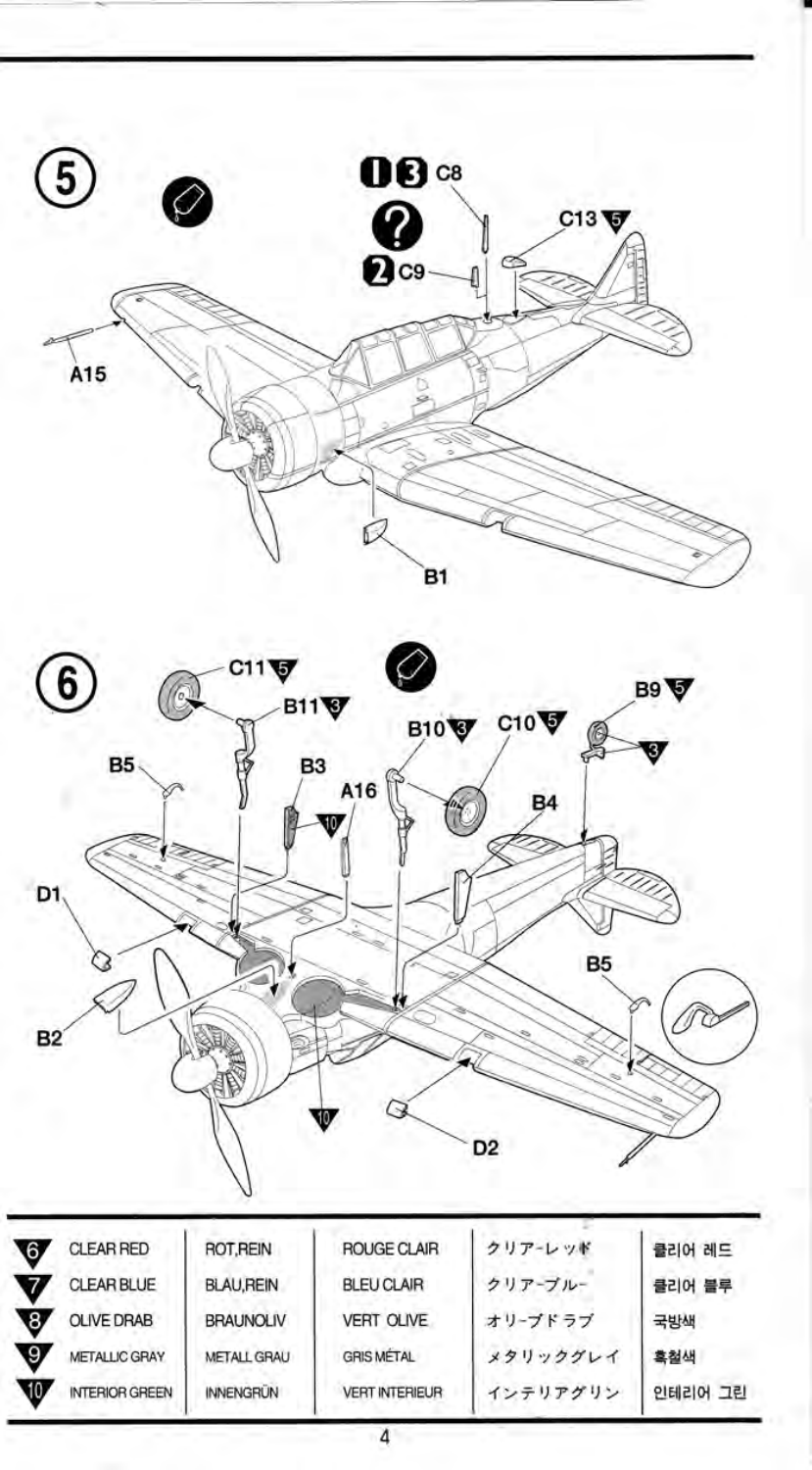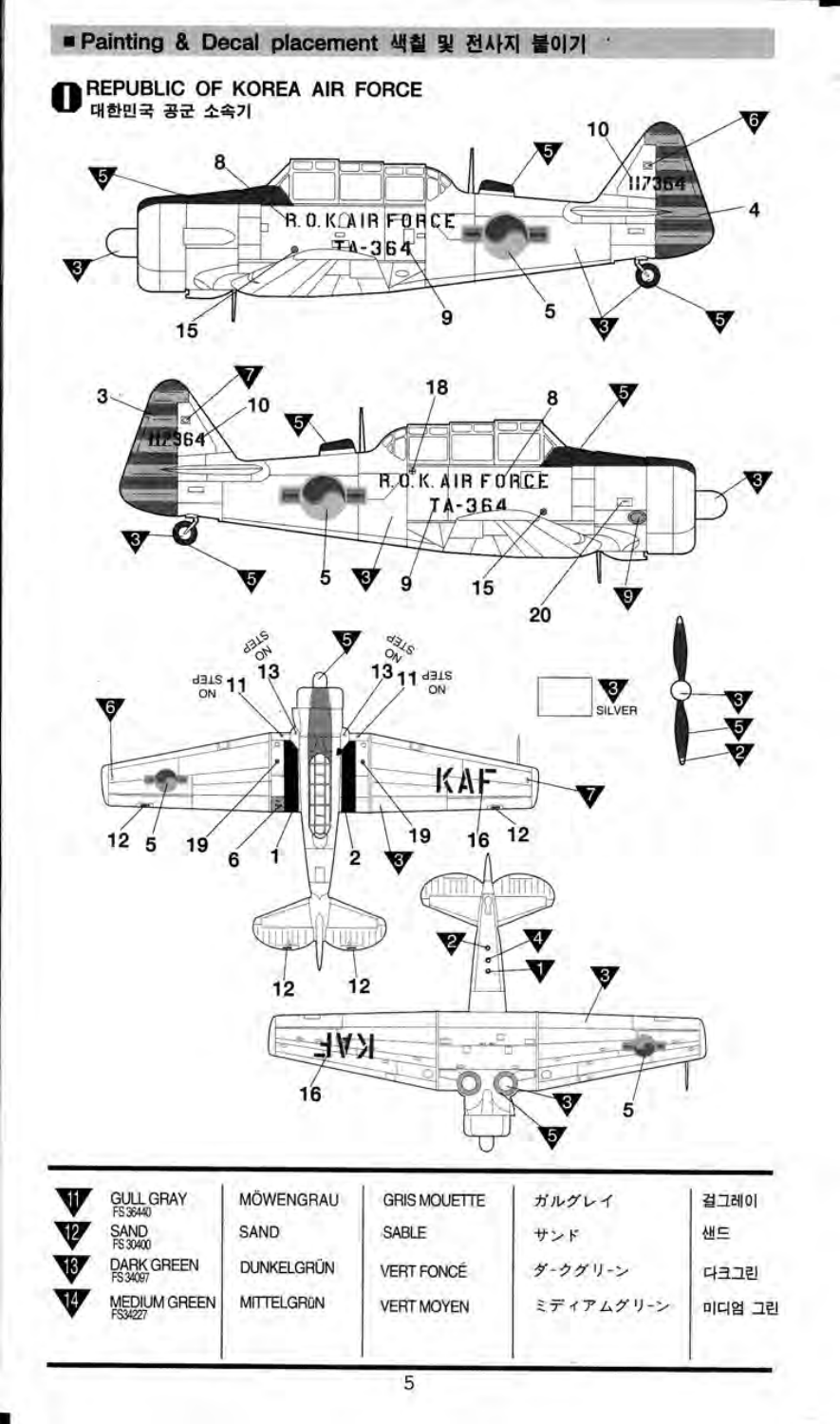2 USAF LT-6G, 6148th TACS, KOREA,1953<br>LT-6G,미공군 제6148 전술통제 비행대 소속기, 1953년 한국 30 14 29 34 5.  $93542$ 33 LTA-542 ត  $\sigma$  31 32  $15$ 

.■ Painting & Decal placement 색칠 및 전사지 불이기





6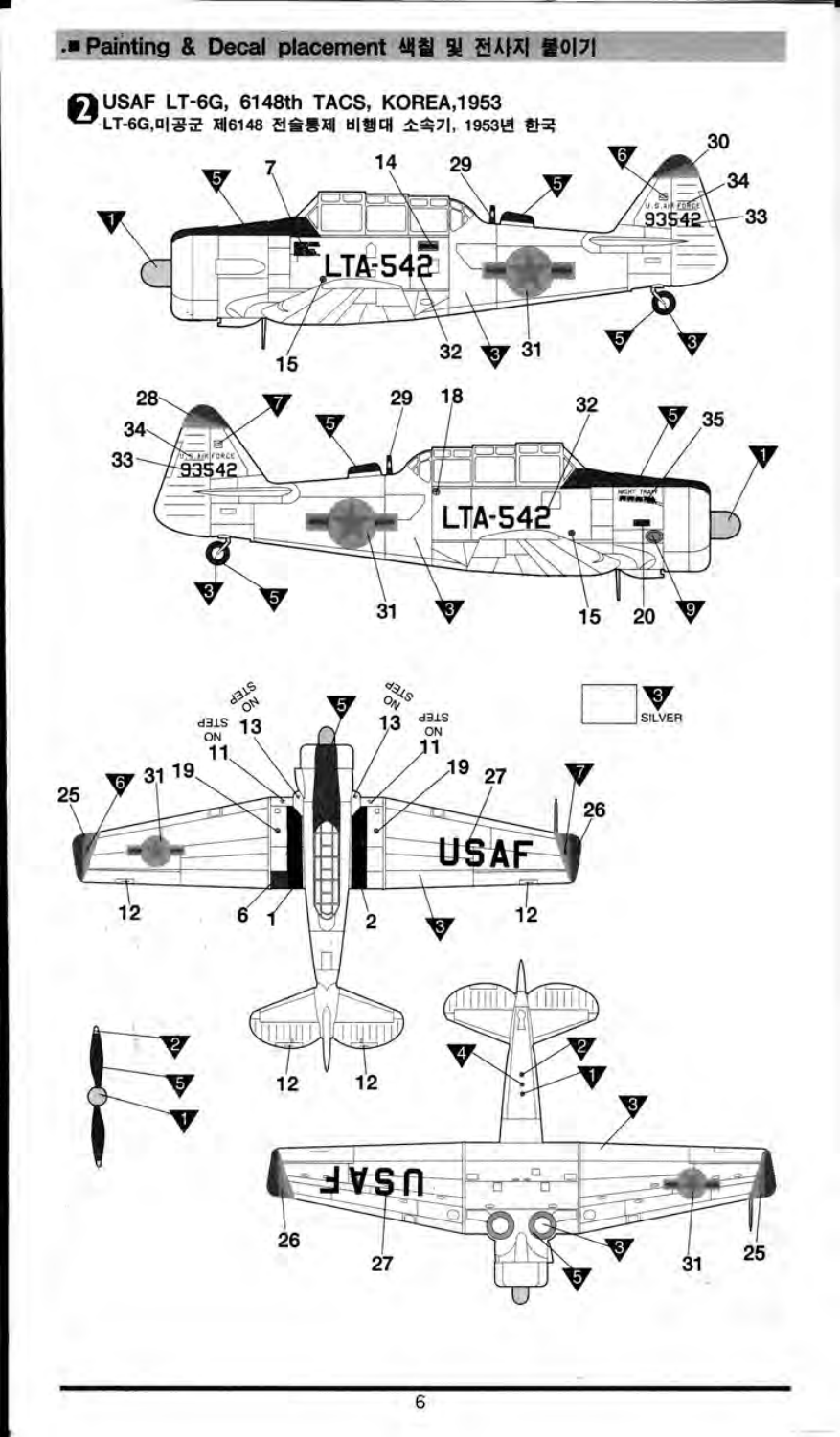



 $\overline{7}$